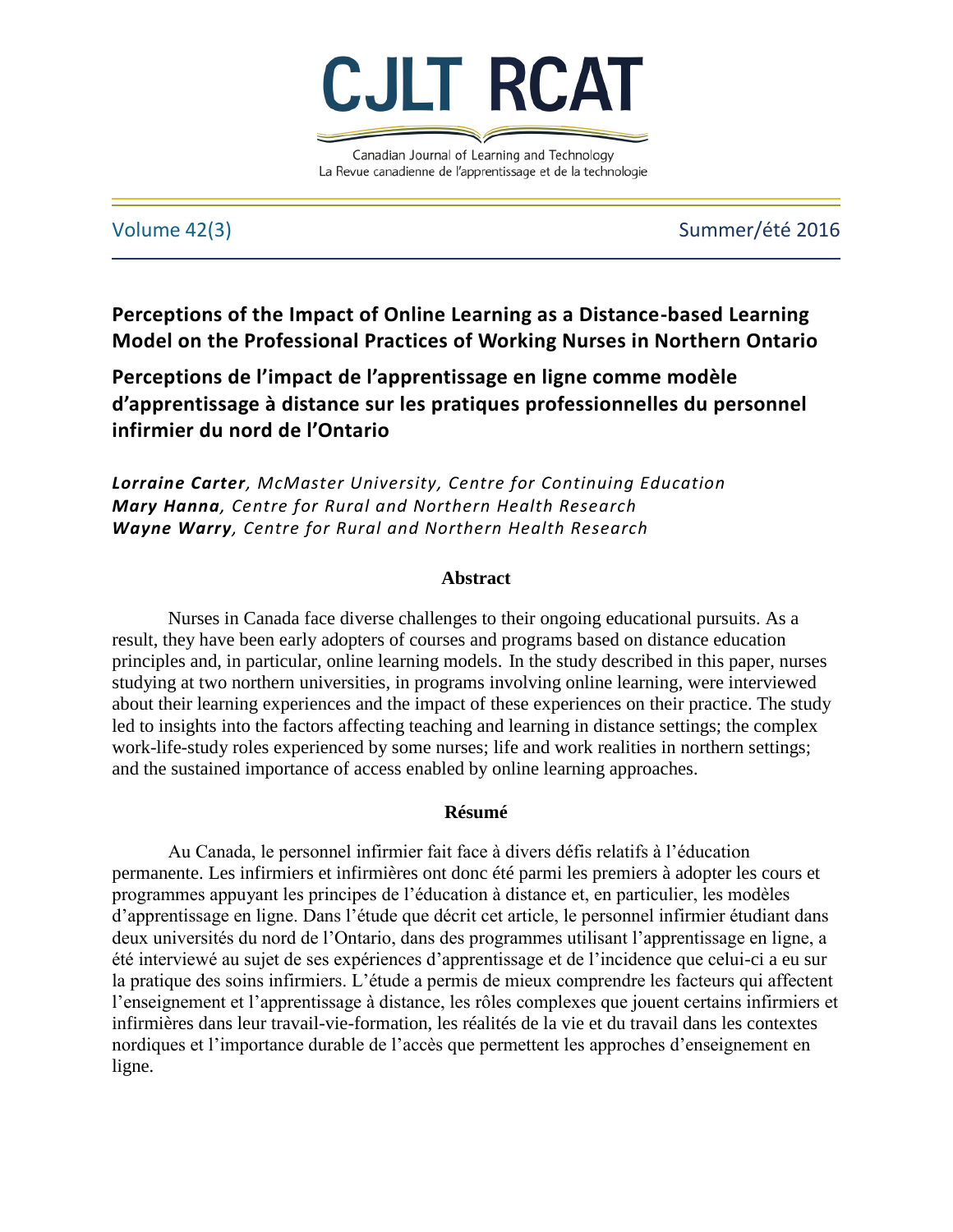#### **Introduction**

While there is an established body of literature about the access that distance infrastructure can support, there is a gap in understanding the impact that distance learning can have on the actual practices of health providers. This study represents an effort to address this gap based on the distance learning experiences of nurses in northern Ontario, where the model used to bridge distance was online learning.

The objectives of the study were the following: (a) to explore the distance education experiences of nurses in northern Ontario, where the nurses studied through online learning; and (b) to explore the nurses' perceptions of the impact of their learning on practice. The online learning environment was conceptualized as an integration of pedagogy, instructional technology, and the internet (Carter et al., 2014).

#### **Literature**

# **Distance Education and Online Learning**

According to Shale (1990), early forms of distance education claimed an existence involving physical separation between the teacher and the student. Today, with new educational technologies and new meanings of space and time (Carter & Graham, 2012; Fisher, 2009), distance education can be a response to more than issues of geography. It can be a response to psychological and social variables (Bates, 2008) and complex personal and professional lives. Equally important is that distance education has evolved dramatically from correspondence practices to technologically-mediated learning opportunities, including online learning.

Generally, online courses are asynchronous in nature, although increasingly, they include synchronous or real-time interactions. A course is asynchronous when students work through the course materials on their own time. There is no requirement to connect with classmates and/or the instructor at a specific time. Instead, students read, complete activities, make postings to discussion board, and complete self-assessment activities without having to "go to class" through tools such as web conferencing tools. When an online course is synchronous in nature, students do attend class through the affordances of web conferencing applications. While asynchronous courses tend to be more plentiful than synchronous courses, there is growth in courses that are largely asynchronous, but that include some level of synchronous interaction. By contrast, the term blended learning is generally used to refer to a combination of online and face-to-face learning within the same course. For example, in addition to attending face-to-face classes, students do learning online through materials and activities hosted on a course site. A second way the term blended learning may be used is to describe the overall design of a program. In a blended program, some courses are online, while other courses occur in class or, in the case of nursing, in the clinical setting. One of the two universities involved in the study uses the term blended learning in this way. This point noted, the courses from the program discussed in this paper were fully online courses.

#### **Special Considerations in Northern Geographies**

Online and blended learning hold particular significance in northern Ontario. Northern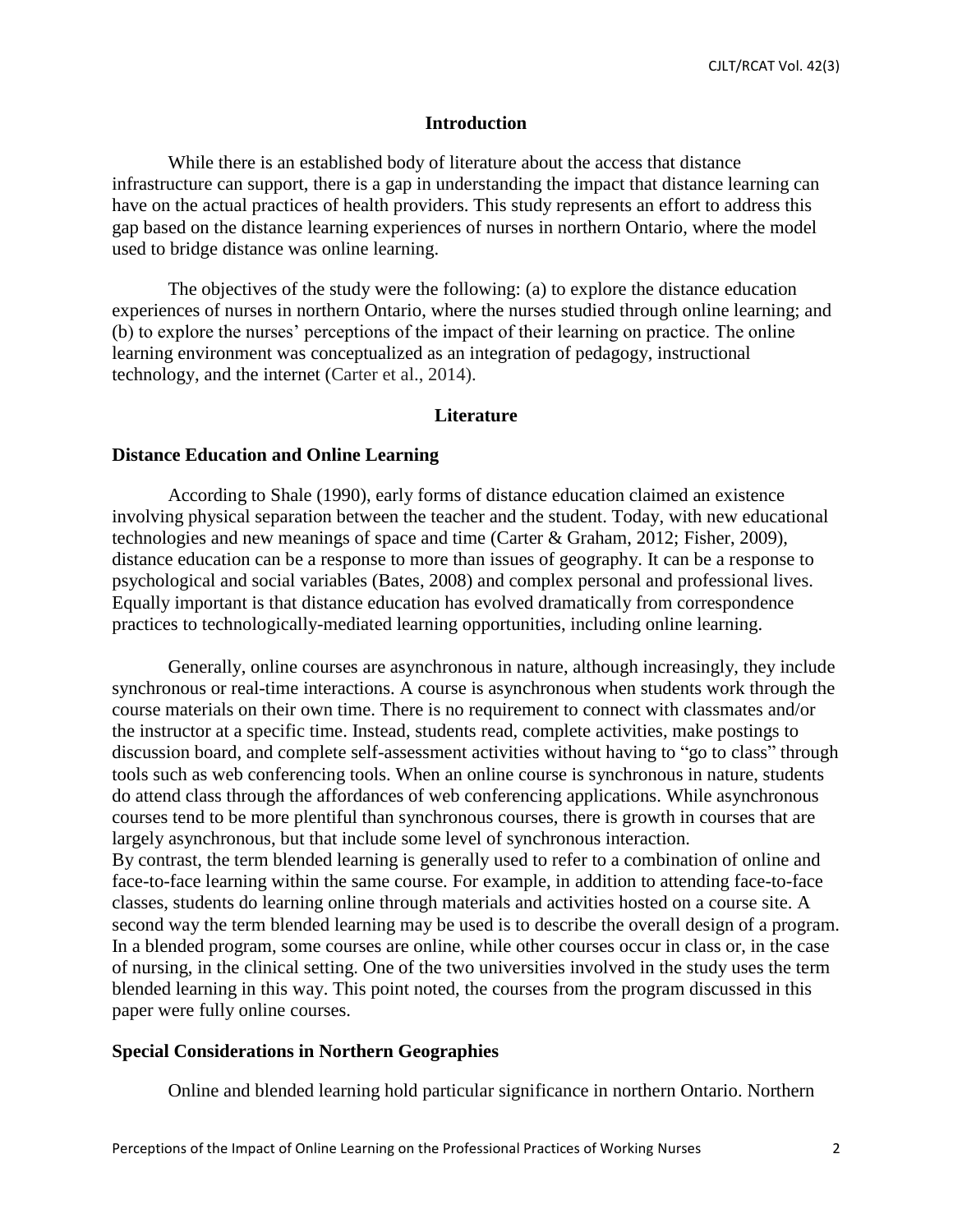Ontario is characterized by geographical vastness: Although its territory covers almost 90% of the province, only 6% of Ontario's population live in northern Ontario (Ministry of Northern Development and Mines, 2012). The region is culturally, geographically, and linguistically diverse and includes many Francophone and Aboriginal communities. Aboriginal peoples comprise 12% and 20% of northeastern and northwestern Ontario respectively. In these same regions, Francophones constitute 25.1% and 4.1% of the population (Ministry of Northern Development and Mines).

Northern Ontario faces serious shortages in health human resources, with well documented shortages of physicians, allied health professionals, and, specific to this study, nurses. Nurses who work in the North contend with long driving distances, inclement weather, and poor roads (Killam & Carter, 2010). They often work in situations of expanded scope of practice and, frequently, their educational needs cannot be met within the immediate community (Killam & Carter).

## **Online Learning: The Student Perspective**

In order to ensure quality learning experiences, program planners, instructional developers, and instructors aspire to capitalize on the social aspects of online learning, and balance them with pedagogical strategies that foster interaction, engagement, and, ultimately, satisfaction (Cobb, 2011; McCord & McCord, 2010). Interaction and engagement does not necessarily occur on their own: Rather, they are the outcomes of a process called instructional design (Baker, 2010; Kim & Hannafin, 2011).

Although many students appreciate the flexibility of online strategies, some students may struggle with them: Learning style differences and limited technical skills are recurrent limitations in the literature (Dorian & Wache, 2009; Perry & Edwards, 2010). Varying the technologies and activities in an online course can be helpful in generating satisfying learning experiences. For example, some students may benefit most from synchronous activity; others may be more successful with a blend of synchronous and asynchronous activities (Carter et al., 2014).

## **Online and Blended Learning: The Instructor Perspective**

In the university environment, the uptake of online learning by instructors has been varied. Commonly cited reasons for this mixed response include workload, lack of experience, accessibility and connectivity issues, and lack of institutional infrastructure to support e-learning (Allen & Seaman, 2013; Kennedy, Jones, Chambers & Peacock, 2011; Ward, Peters & Shelley, 2010). At the same time, there is credible evidence of the authenticity of learning achieved through online learning (Ruggeri, Farrington, & Brayne, 2013), with success associated with pedagogical choices that work well with the selected technologies and the supports available to instructors (American Association of Colleges for Teacher Education, 2008; Miller, 2009). Above all, the measure of pedagogical and technical supports extended by the educational institution to the instructor emerges as a dominant message in the literature targeting instructors' perceptions and experiences of online learning (Carter et al., 2014).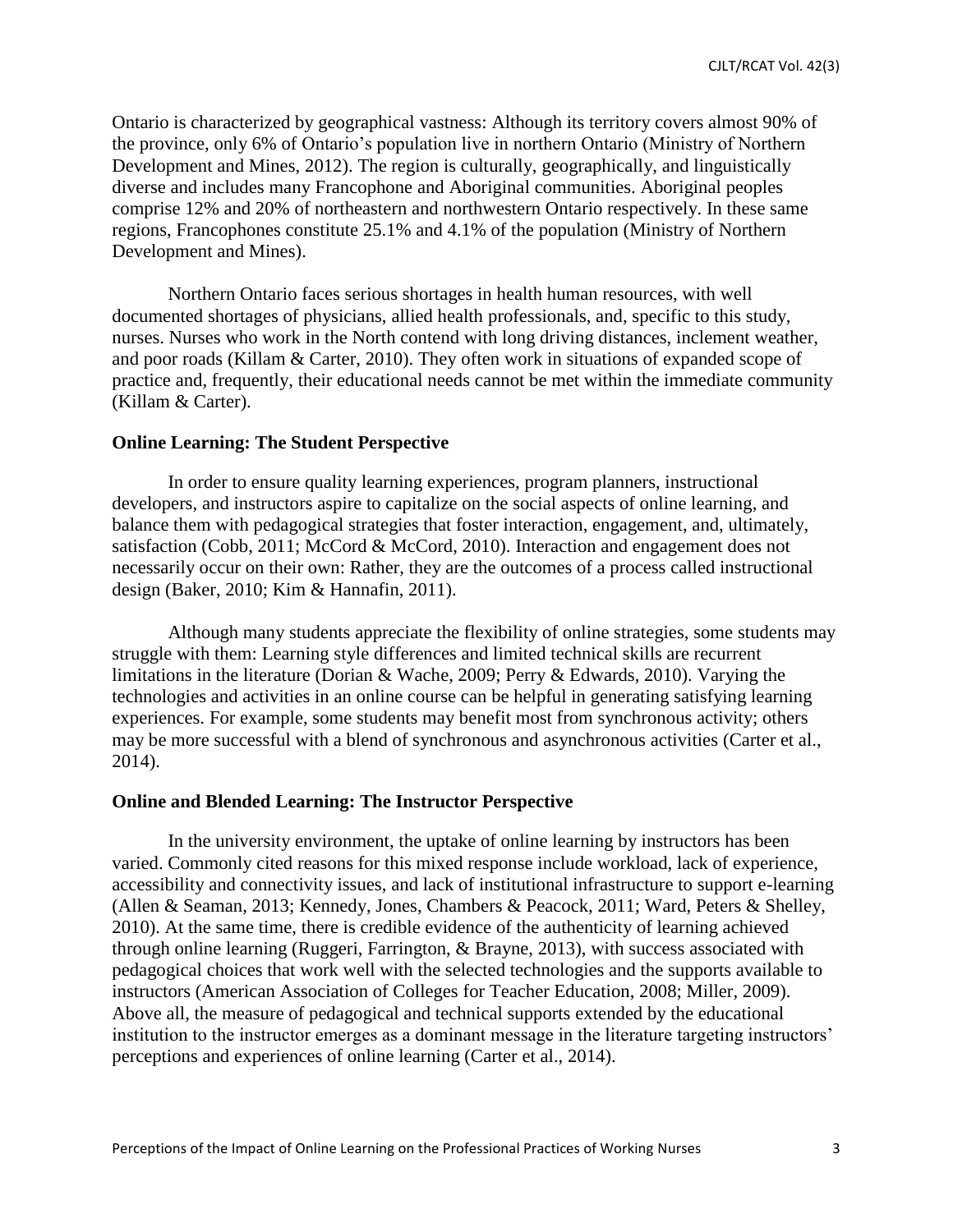# **Online Learning and Ontario Nurses**

In 2005, the College of Nurses of Ontario implemented major changes in credentialing. The education requirements for nurses changed to a baccalaureate in nursing for Registered Nurses (RNs) and to a diploma from a college of applied arts and technology for Registered Practical Nurses (RPNs). A direct outcome of these changes was a proliferation of distance courses and programs for both groups of nurses.

This same time period corresponded with the rapid development of online learning and other forms of technology-supported learning, such as videoconferencing and webcasting, in Canada (Ontario Telemedicine Network, 2015). Given the previously noted educational needs of nurses, and this new way of supporting learning, nursing has been an early adopter in the development and delivery of online learning in the Canadian health education sector. According to the Canadian Association of Schools of Nursing (CASN, 2013), distance education infrastructure and tools were used in 53.5% of all baccalaureate programs as early as 2011. This level of use has only increased since then.

Although the literature highlights that distance and online learning models do facilitate access to education, little is known about whether or not this kind of learning impacts professional practice. Stated another way, in the context of this study, the question is as follows: Do the knowledge, skills, and attitudes acquired in an online course affect the work of the nurse? In this study, online learning as a form of distance education is explored in relation to its possible impact on the practices of working nurses in northern Ontario.

#### **Theoretical Touchstone**

A blend of socio-cultural and constructivist learning perspectives was selected as a backdrop for the study. According to socio-cultural thinking, students and teachers exist in a social group where each influences learning, while constructivists suggest that learners construct knowledge based on experience, knowledge, and perceptions (Mann, 2011; Yardley, Teunissen, & Dornan, 2012). Constructivists further assert that social reality is relative, relational, and always under construction. Taken together, these ideas align with how health professionals learn in continuing education settings: They are building on prior knowledge and do this work in the context of specific socio-cultural groups.

#### **The Study**

# **Design**

In this study, nurses were interviewed after their online courses were completed and grades had been submitted. A semi-structured interview approach was used by two interviewers. All responses were aggregated in order to protect the identities of individual nurses. Standard protocols were followed in the conduct of the study which received ethical approval from Laurentian University and Nipissing University. Laurentian University is a medium sized bilingual (French and English) university; Nipissing University is a small sized English university. Both universities are located in northern Ontario and known for their expertise in online nursing education.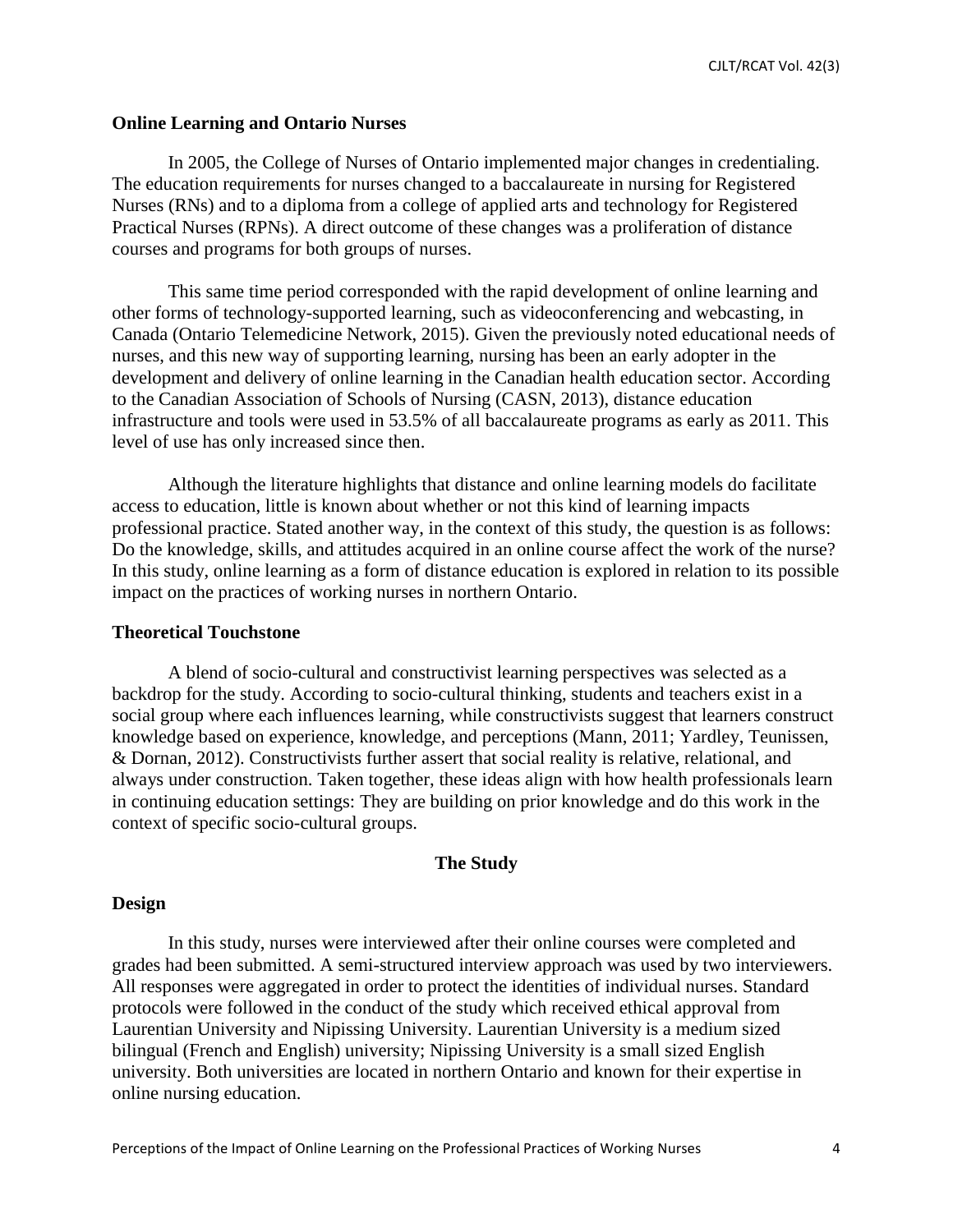CJLT/RCAT Vol. 42(3)

# **Sample**

The sample was purposive in nature and generated through the researchers' existing networks and snowballing strategies involving universities in northern Ontario. Two levels of recruitment occurred: During the first level, a program manager at each university who was responsible for an online nursing program was approached to determine interest in the study, and identify course(s) aligned with the purpose of the study. Each program manager identified two possible courses.

After interest was confirmed with the program managers, a second level of recruiting occurred, involving identification of appropriate courses, connecting with instructors, and reaching out to actual students. Courses from each university were identified by the program managers as courses in which instructors would support student participation in the study. Because the universities involved in the study are small, providing detailed information here about the courses could reveal the identities of the instructors. Notably, when the researchers consulted with the instructors, they were in support of student participation, but did ask that the courses not be identified by title, nor described in detail. This shared, all four courses were senior level theory courses rather than introductory or clinically focused courses. Thus, at the time of data collection, the participants were experienced (rather than novice) online learners who would have had time to integrate some of their learning within their professional practice.

The nurses in all four courses were likewise returning nurse learners as opposed to undergraduate nursing students. At one university, the nurses were transitioning from RPN status to BScN status; at the second university, the nurses were transitioning from diploma to BScN status. While in future studies, there may be value in comparing the experiences of transitioning RPNs with the experiences of transitioning diploma nurses, this was not the purpose of the study. Instead, the purpose was to consider the general experiences of nurse-learners studying online, as well as their perceptions of the impact of this learning on professional practice.

Importantly, the courses targeted in the study were fully online courses. There was no face-to-face learning in any of these courses. At the same time, the programs from which the courses derived were blended in nature as discussed early in this paper, with clinical courses delivered in face-to-face clinical settings, juxtaposed with theory-based online courses. Interestingly, although the clinical courses were delivered in face-to-face clinical settings, they also included course sites where students could submit papers, make postings, and generally interact.

## **Data Collection**

Nine semi-structured interviews of approximately one hour in length were conducted by the principal researcher and the research assistant. All nurse-participants were volunteers and received a token of appreciation for their time and willingness to share their experiences. Interviews were conducted remotely through web conferencing with telephone used as a back-up in the case of connectivity difficulties. Standard protocols for interviews were followed, such as ensuring that consent was received before the interview and reviewing the interview process before proceeding.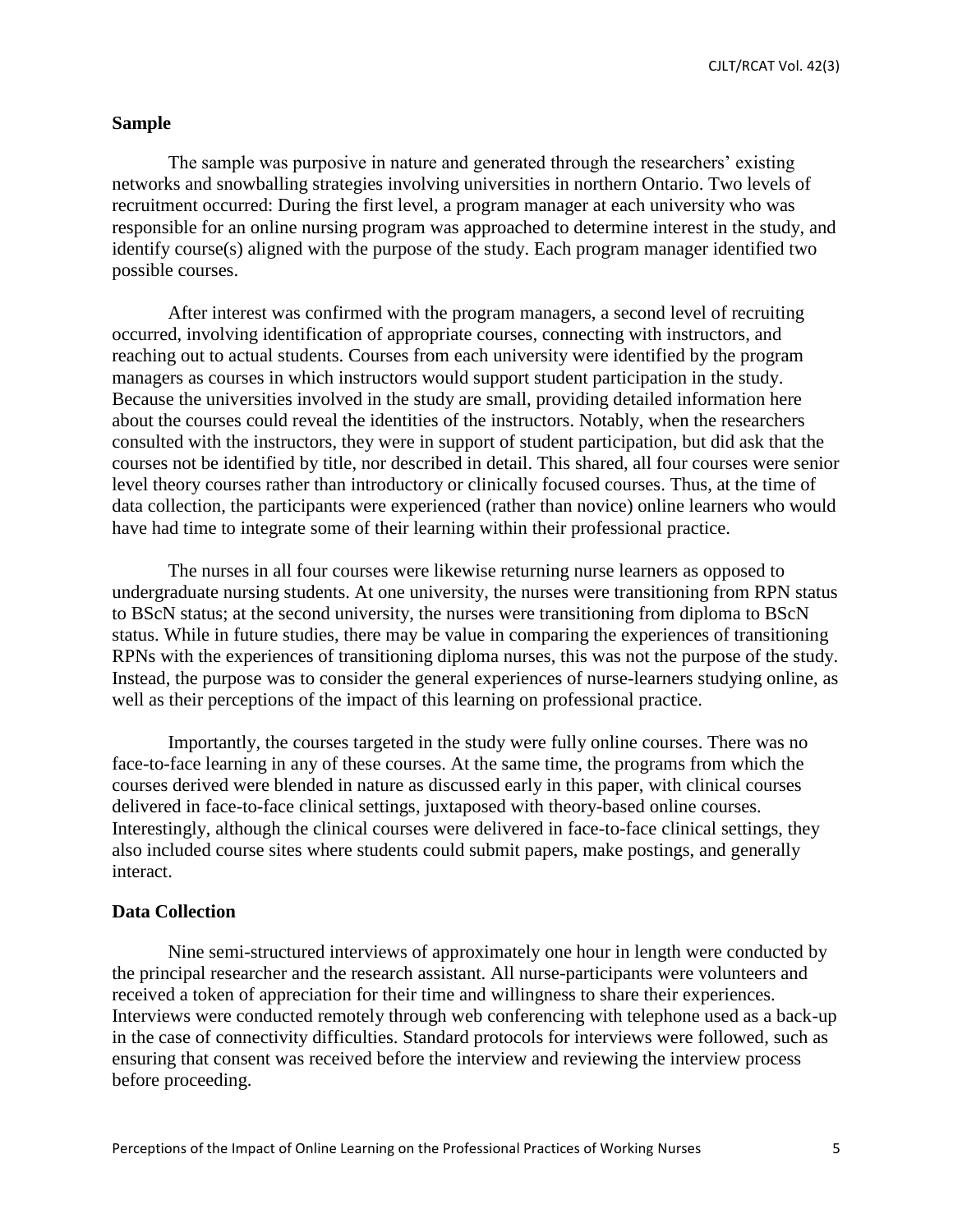Five questions were explored in each interview and are provided below. The questions were based on the literature and assessed for content validity. Participants were encouraged to share other related ideas if they wished.

- 1. Tell me about your experience of being a distance learner. What course(s) have you recently completed as a distance learner?
- 2. Do you think that this experience has had an impact on your professional practice? Why or why not?
- 3. If you think there has been an impact, can you identify any specific development in your skills or knowledge as an outcome of the learning experience?
- 4. In order to ensure high quality distance learning for health professionals in Northern Ontario, what do you recommend?
- 5. Is there anything else you would like to share about distance learning and your work as a health professional?

## **Data Analysis**

The dataset was analyzed according to the following steps: Data were reduced, findings were displayed, and conclusions were drawn and verified (Miles & Huberman, 1994). The two members of the research team reviewed the transcripts independently, while NVivo was used to search the larger dataset for frequency of ideas and emerging themes. The researchers agreed on final themes and representative statements for each theme.

## **Findings: Participants and Interviews**

#### **General Overview of Participants**

The participant profile presented here is based on demographic data for the total population of nurses enrolled in the four courses, and is offered as high level contextual information. Greater detail about the nine interviewed nurses is integrated within the findings based on the interviews.

The nurse learners in the four courses lived in urban, rural, and remote communities from Ontario and Quebec, with the majority residing in northern Ontario communities. As for the type of community they worked in 57% reported northern urban; 37% reported northern rural; and 10% reported northern remote. The percentages exceed 100% since some nurses worked in more than one type of community. Experience in the nursing profession ranged from novice to expert. As users of distance-based technologies, 62.9% stated that their level of comfort with distancebased technologies was moderate to extensive.

#### **Qualitative Findings**

Six major themes emerged based on the data, and represented the nurses' insights into their learning experiences. Figure 1 presents the six themes, and pairs of related themes, under three broad titles: Making a Difference, Access, and Essentials for Success. In the following paragraphs, the themes are explored through representative statements made by the nurses.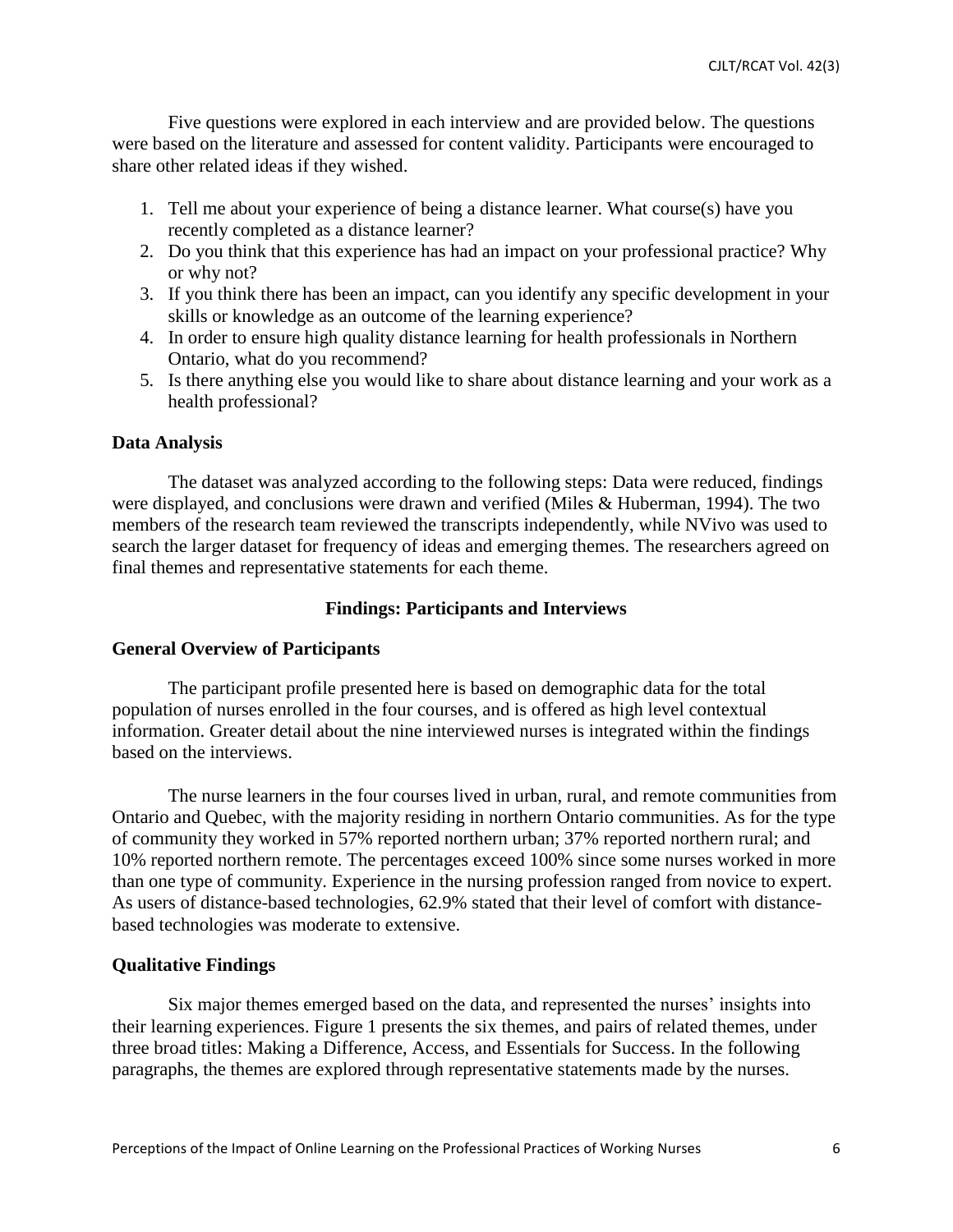

*Figure 1.* Thematic Representation of Findings

**Making a difference.** The two themes grouped under "Making a Difference" are (a) Impact on Practice and (b) Impact on Life and Work. The former reveals the impact that the learning achieved by the nurses has on practice, while the latter addresses the impact of technological and distance strategies on the broader realities of life and work for nurses.

Asked if the learning experience had an impact on practice, the nurses repeatedly and enthusiastically responded yes. Comments ranged from, "[i]t absolutely [does]…it absolutely upped my game" to, "[p]rofessional practice yeah, definitely it has – the review of nursing information and that kind of stuff, really enforced a lot of things for me, in my practice, especially a lot to do with research." In addition to identifying research as an area of particular impact, the nurses spoke about improved critical thinking skills and development of academic writing skills. A common comment made in the nurses' discussions of increased breadth in their nursing knowledge was that critical thinking skills and problem solving were "improved" and "encouraged," specifically, "in real life nursing situations/scenarios." They also commented on the personal learning and collaboration skills they acquired and how these skills were transferrable to the clinical setting. One nurse described her experience becoming a good learner and the independence this requires in the following way: "I do have to say though you have to be pretty dedicated and a big time self-learner, you really have to take it seriously and you have to take the time to learn." Another nurse connected her experiences of collaboration in her studies to her geographic situation and consequent isolation: "There was a lot of group [work] so we could connect a lot through that media. For me, it was absolutely valuable. It was great for my learning."

The nurses emphasized how technological and distance strategies are central to life and work, particularly among northern nurses: "I think it's [distance infrastructure] critical. I mean, the travel costs being what they are, the geography that has to be spanned." Similarly, these same strategies were directly linked to the opportunity to study while learning and working in northern Ontario: "I am located 4-6 hours from a college/university campus so distance learning is the only way possible for me to obtain my BScN degree while working full time."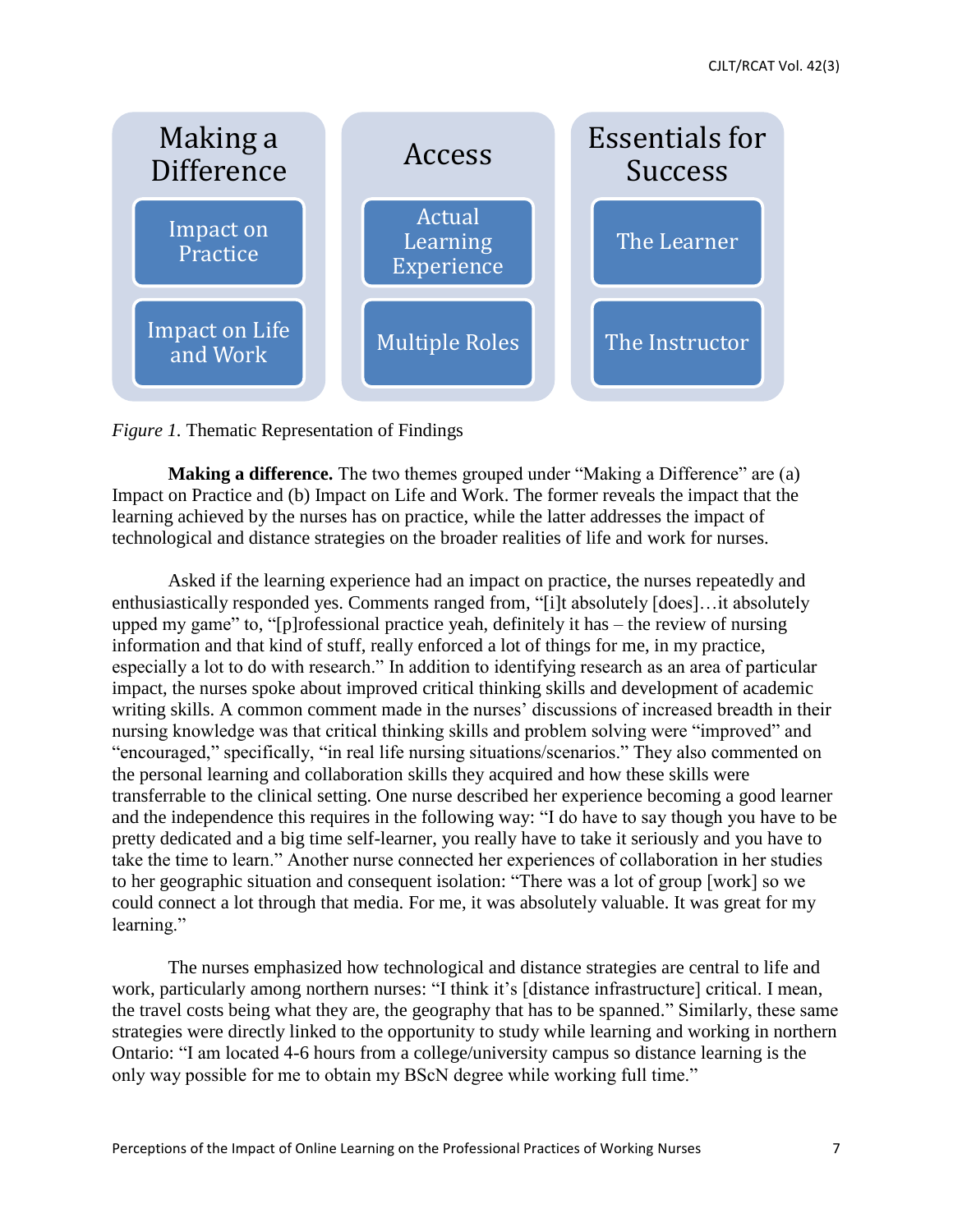**Access.** The two themes in the Access group (Actual Learning Experience and Multiple Roles) focus on the learning experience itself, and other roles held by the nurses, with specific emphasis on the parenting role. The first theme deals with the realities of geography, while the second highlights the demands that parenting plays in the lives of many nurses, the impact of parenting on the learning lives of the nurses, and how online learning is a valued option for them. Although there is an argument to be made that geography and multiple roles could be seen as two parts of the same theme—perhaps a broader theme called educational disincentives—the strength of the nurses' views on their multiple roles, with parenting as dominant among these roles, merits special consideration.

The nurses offered several insights into the need for educational experiences that use technology for nurses living and working in the north. The following passage underscores the limitations of face to face education in northern locales:

[F]or northern communities, we don't have everything– it's not like living in southern Ontario, where you just drive to Toronto, for an hour drive or a couple of hours' drive, we're very isolated here…. The nearest city is eight hours away…[S]o it's really hard when you have to make decisions about your professional growth and education, because it involves you having to move most of the time.

Another nurse commented: "And so for me…distance education is much more familiar to me than actually attending a classroom….so that has been how I have navigated that education system. I'm married to an OPP officer and so we've had like all the northern placements." Finally, a nurse in a remote northern community commented on the isolation of her northern community: "Because I feel so isolated up here, it [online learning with synchronous learning opportunities] was absolutely by far my favourite way to learn. I felt like I was involved. I felt like, you know, I could put a face to my teacher...[and] my classmates." This same nurse indicated that any other kind of learning such as learning that requires her to leave the community would not be possible.

Many nurses discussed how asynchronous online education works for them given their responsibilities as parents. For example, one nurse described her online program as "an incredible opportunity. I was a teen mother. I had two children instead of going to postsecondary and, so once I had raised them all up and started another family...the whole experience has been one of opportunity." Online learning was also identified as facilitating "the opportunity to have equal time distribution between work, my home life and school." Online infrastructure and strategies was repeatedly acknowledged as enabling access to education for nurses with family responsibilities.

**Essentials for success.** The two themes in this group deal with teaching and learning as discrete, but related experiences in the online context. Across the interviews, the nurses spoke about the need for support for their instructors: "Support for the facilitator is so key." At times, this support was described as just-in-time technical support. The nurses also stated that instructors require pedagogical support so that they can optimize the capabilities of the online setting. In particular, the nurses commented on the importance of instructors knowing their students, including knowing their geographic locations, and not having a large urban centric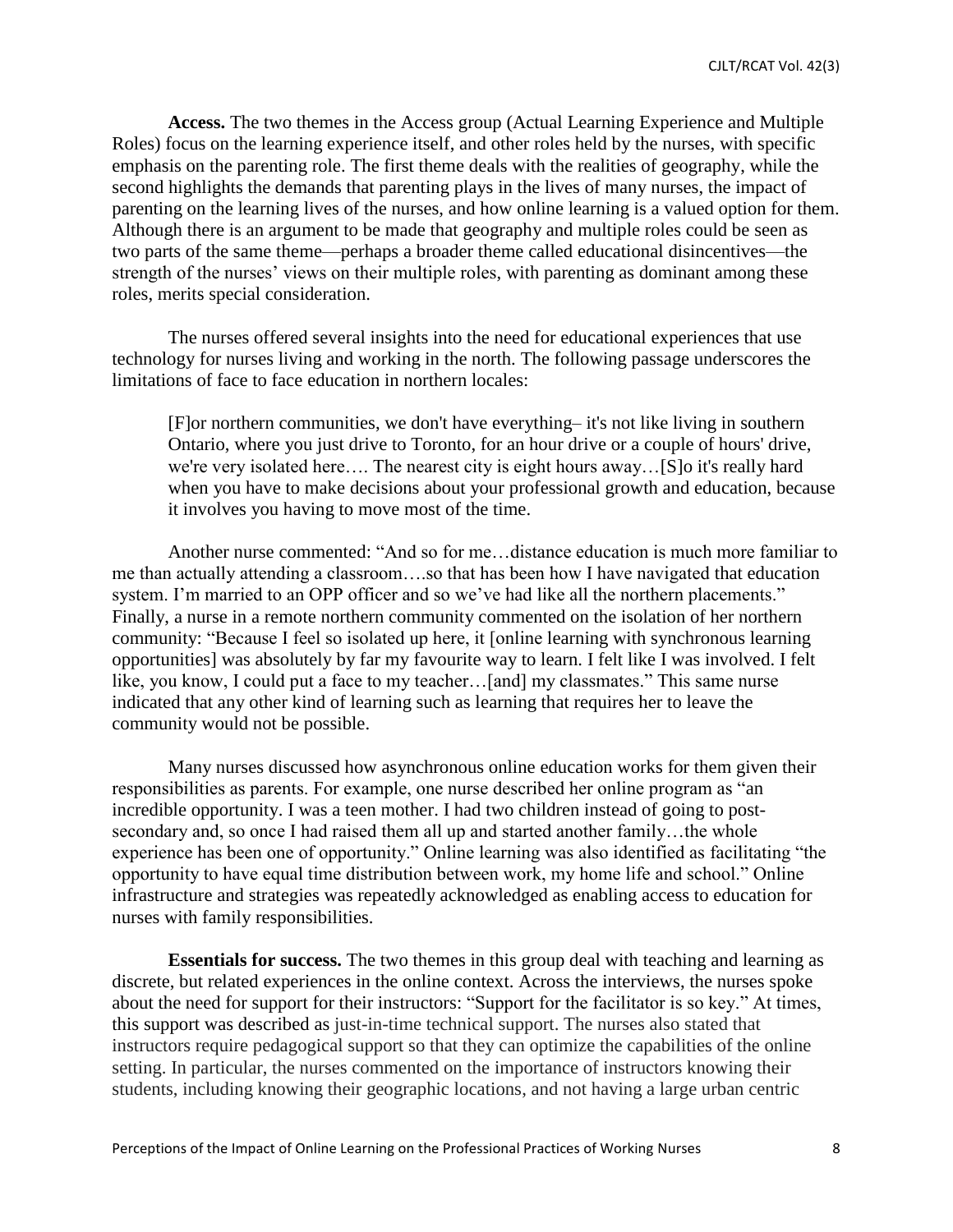focus. Engagement, interaction, and regular communication patterns were noted as essential to teaching and learning success: "Learning was enhanced by good communication with instructors and making the course interesting." Conversely, a lack of communication was identified as a barrier to learning.

The nurses also conveyed consistent respect for the commitment of their teachers:

Stats, for example, is probably the hardest course I've ever taken and hopefully the hardest course I ever have to take. And that especially being a distance learner. However, the teacher who I had was absolutely wonderful and spent hours on the phone and hours on Skype with a whiteboard behind her trying to teach me.

Finally, there was clear agreement that instructors need a moderate level of technical skill. According to the nurses, when their teachers did not have this, the experience was difficult for both students and teachers.

The nurses offered insights into their learning in two main categories: (a) learning needs, styles, and strategies; and (b) considerations related to technology. In discussions of learning needs, styles, and strategies, the recurring word was "engagement." How engaged the nurses felt depended on personal learning needs, styles, and learning strategies implemented by the instructor and carried out by students. Several participants commented that asynchronous online learning offered flexibility that met their needs as working nurses. For some students, the reflection time afforded by asynchronous approaches supported nurses' learning styles: "I can work full-time and do this, and I sense that I've grown." On other occasions, the nurses commented on how they valued synchronous learning such as sessions enabled through web conferencing: "And then I think the collaborative pieces were incredible because you do have opportunity though looking from each other in a collaborative education model and I think that was probably the highlight for me attending that course." Other nurses remarked that group work was a challenge in the online setting. Audio talks were appreciated since the nurses could listen to them more than once and/or while "making supper for the family." The nurses acknowledged that accommodating diverse learning styles could be difficult in an online setting.

The nurses spoke about the importance of considering when, and when not to use technology. When the use of technology is selected to be an appropriate form of course delivery, careful decisions about which technologies to use are vital. One of the limitations of online learning identified by the nurses is that "experiential learning" is difficult to facilitate. Although group discussions can be supported, "the collaborative pieces were incredible…. I think that was probably the highlight for me attending that course." In general, the nurses did not emphasize a need for technical support in their responses.

While the nurses were not asked directly if their online learning experiences were better, worse, or the same as face to face learning, the majority of participants indicated that their learning was at a high level: "So, I mean, for people to think like, if online education is less than being on campus, I think they're wrong. I think it's a really good opportunity for people, especially in northern communities." Similarly, according to another nurse, "I think this program itself is very high quality…. [T]his forum in general is a great area to have…. Oh, but for high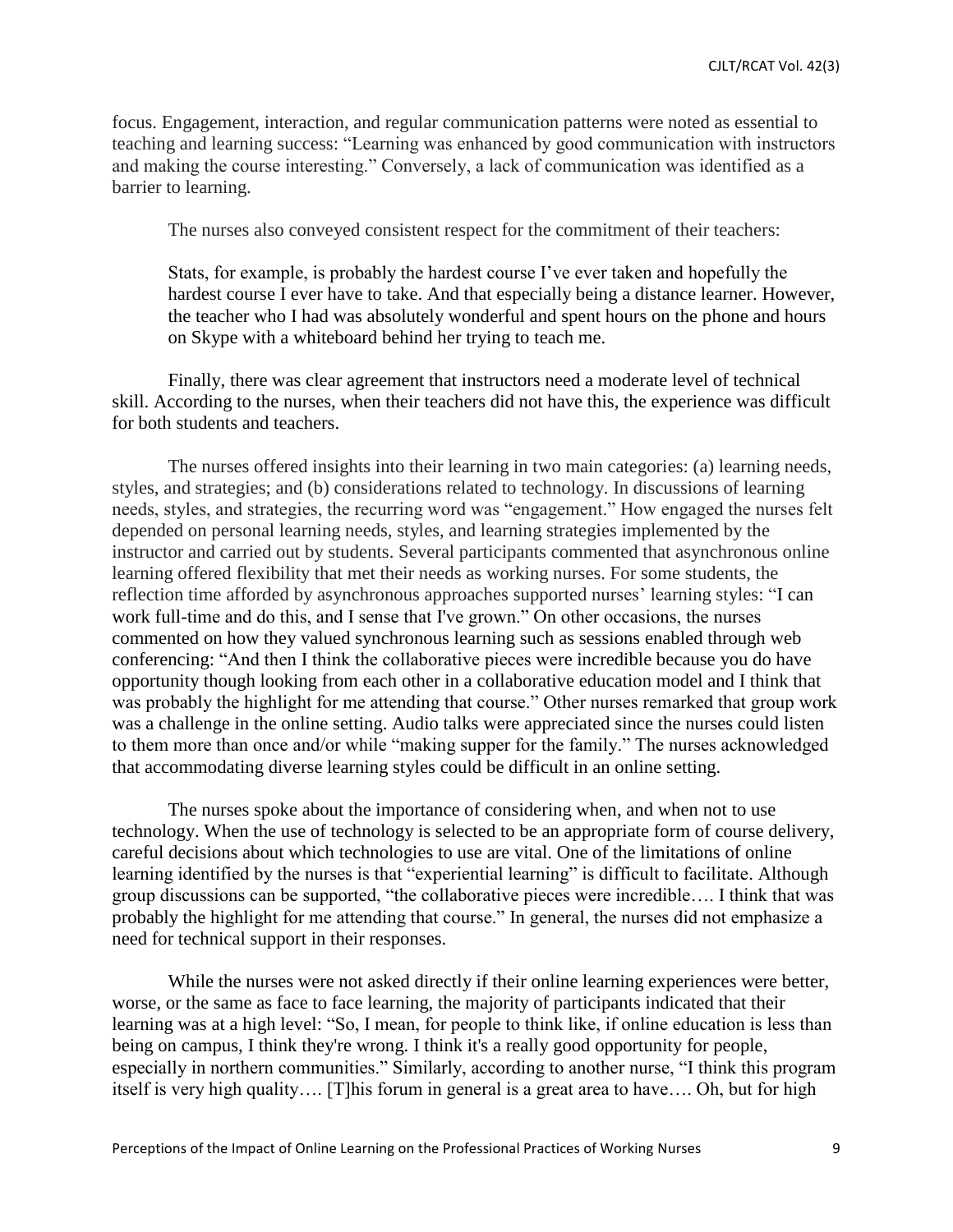quality [the] need to be able to interact with you on a forum like this is high quality. To be able to join and to be able to communicate and having different interactive areas as well."

#### **Discussion**

Returning to the primary areas of investigation in the study, two pictures emerge. The first pertains to the nurses' perceptions of impact on practice. The second is a representation of their learning experiences as a whole. Each area is discussed in relation to relevant literature and recommendations for future educational initiatives and research. This discussion will be especially valuable for nursing administrators, program planners, and instructional designers involved in the development of online courses for nurses.

Reflecting on the idea of impact on practice, there is strong research evidence that online learning is equivalent to and, in some cases, better than that achieved in face-to-face settings (Cook, 2009). Given this evidence, and the fact that the learners in this study were nurses, it is not surprising that transfer of new knowledge to the practice environment was reported. According to adult learning theory, it is important for the student to connect learning to work. When this occurs, the learning may be transformational; that is, learning characterized by critical thinking, reflection, and the development of new mental models (Johnson, 2008). In general, online courses provide many opportunities for students to reflect critically (Carter, 2008); share ideas of theoretical and practical value; and determine how new knowledge can be implemented in practice.

The limited number of options for professional learning noted by many of the nurses is significant. Based on this reality and nurses' need to study to advance their careers, it is possible that nurses have a heightened awareness of the importance of bringing new learning to practice. Although the greatest reported learning included the development of critical thinking skills, evidence-based decision making skills, and scholarly writing skills, the nurses' learning was by no means strictly theoretical. The nurses also explained how they transferred their thinking and decision making skills, and enhanced knowledge of clinical issues, to practice. They further described how the independence, persistence, and organization that online learning requires are valuable in practice. It is possible that these same attributes might lead to greater transference of learning than other kinds of learning do. Online learning further requires a learner to adapt. In nursing, adaptation is essential in the practice setting.

Some scholars might point out that there is a "chicken or egg" question in this study: While the nurses did report impact on practice, should this effect be attributed to their learning in general or to distance and online infrastructure? This question posed, the courses taken by the nurses would not have been possible—they would not have been accessible—without the architecture of distance and online learning. Thinking this way, weighing in on one side or the other of the chicken or egg conundrum reduces the importance of the question. What is important is that the learning that the nurses experienced was brought to practice. The combination of new content with increased organizational, independence, and adaptation skills made possible through online learning points to uniquely positive impact on practice.

The two dominant messages about the nurses' learning experiences pertained to engagement and support for instructors. As the literature suggests, a learning design process may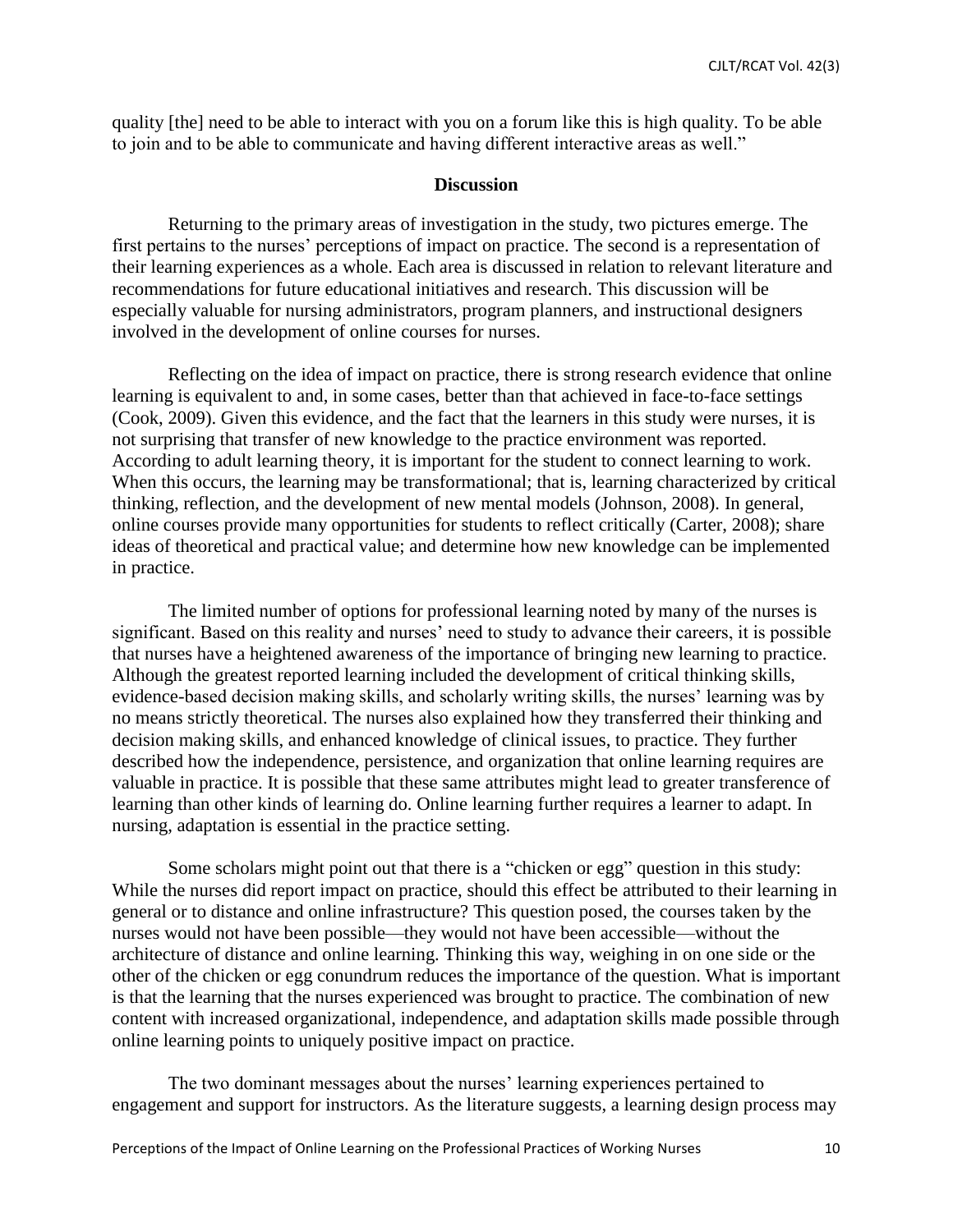help an instructor to develop activities that lead to student engagement with new ideas and development of skills. When online learning occurs this way, the challenges experienced by some students are often resolved (Winter, Cotton, Gavin & Yorke, 2010). Additionally, careful design has been reported to help the student to pace learning and internalize knowledge (Baker, 2010; Kim & Hannafin, 2011). In line with these ideas, the findings in this study suggest that effective design and management of the learning process facilitate positive experiences for the student.

Instructors generally require the support of instructional designers and learning technologists. Through the guidance of an instructional designer and learning technologist, the instructor identifies what students need to learn, establishes goals, develops appropriate assessment strategies, constructs meaningful learning activities, and plans opportunities for generalization and application of the learning (Ginat, 2009).

Designing for online learning also includes implementation of easy-to-use supports and consideration of the life and work needs of the student group. Regrettably, these kinds of supports are not always available to instructors. It would seem that the nurses in this study felt that there is considerable work left to do in supporting instructors adequately. This message was shared repeatedly and is one that those responsible for program planning will want to consider seriously.

Returning to the theoretical touchstone used in the study, the nurses did appear to be engaged in constructivist learning. Consistently, they spoke about how they were connecting what they were learning theoretically to their professional experiences and how these connections resulted in new knowledge. While some of the nurses reported learning from each other, there were more mentions of independent thinking and learning, and connecting with instructors, than with each other. Because teamwork and a culture of human caring are at the crux of nursing practice, more research into how we can better support socio-cultural learning in an online setting is recommended.

Other possible areas for research include similarities and differences between the experiences of nurses living and studying in rural and smaller urban settings in southern Ontario and the same group of nurses in northern Ontario. Ongoing research into the impact that technical and pedagogical supports have on the competence and confidence of online teachers is also recommended. Research into perceptions of learning based on the level of support provided to instructors is also recommended.

## **Limitations**

There were several limitations to the study. The first pertained to response rate. In order to increase participation, the research team amended the original incentive offered to participants for their involvement. The decision was shared with and approved by the two ethics boards involved with the study. The revised incentive did positively increase participation.

On occasion during the interview phase, the research team encountered difficulties with the web conferencing system and used the telephone instead. These instances of technical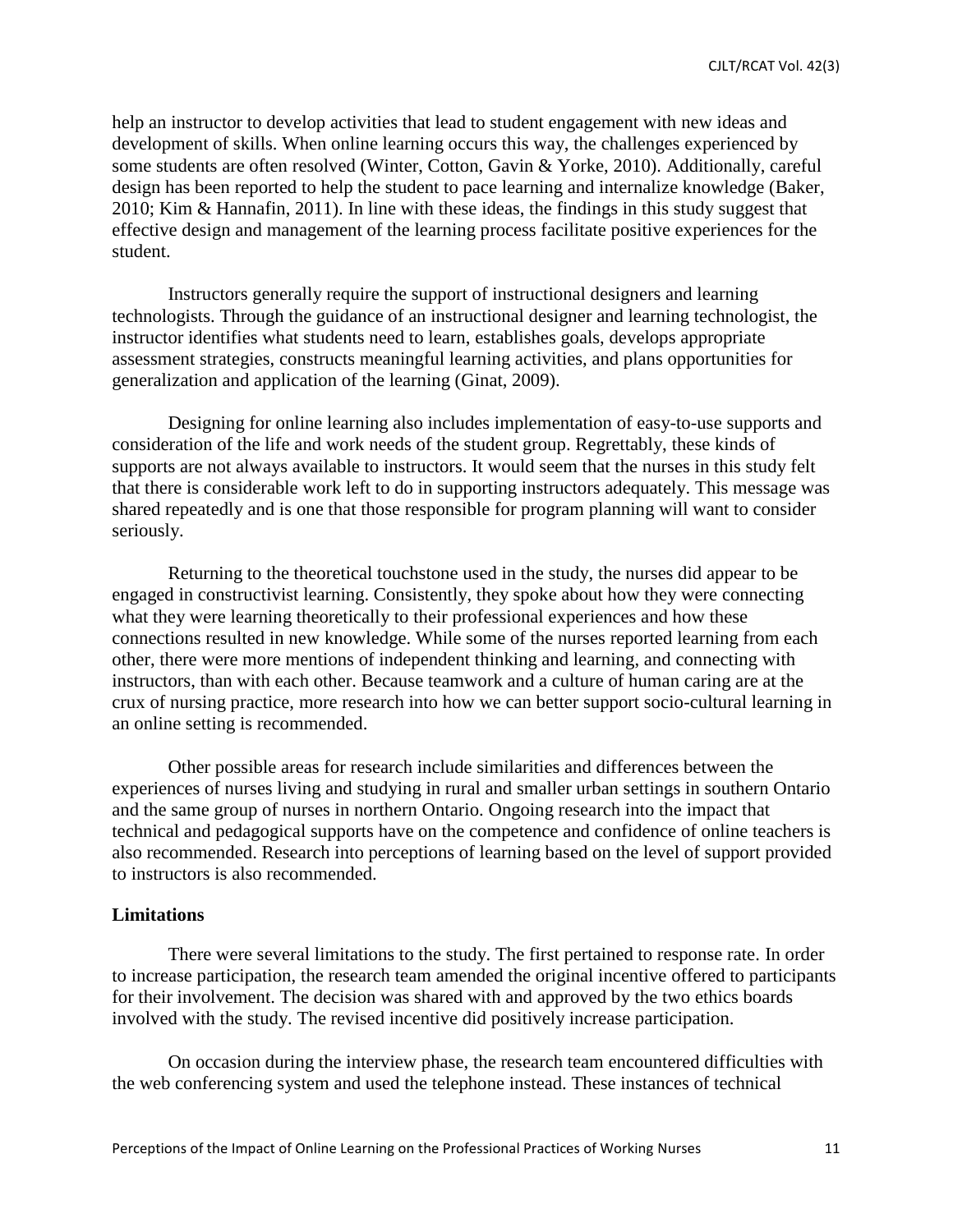difficulty were poignant reminders of the challenges inherent in all interactions enabled by technology.

Although the findings are specifically valuable for those involved in nursing education, as well as distance and online learning, they may or may not be transferable to other health education contexts. Still, the findings merit careful review by health education planners and providers in other health fields.

#### **Conclusion**

This study has revealed that, based on the perceptions of nurses, learning through online learning models does impact practice. While this study will benefit all health education planners and health professionals who are students, it holds particular value in geographic locations where access is a barrier to attendance at face-to-face courses and programs. It also holds specific value in relation to nursing education.

The study has highlighted the need for better and more supports for instructors. Staff members in educational development and online learning units are vital to the development of competent and confident instructors who teach with educational technology. Just-in-time supports for instructors are likewise important. Although similar supports would seem to be important for students, in this study, the nurses recognized the unique demands made on their instructors. Exploring the association between being well-supported instructors and student success is an area that merits further study. Understanding this possible link is important, since distance and online learning for health professionals who reside and work in rural, remote, and northern locales is on a trajectory of "more and better." In the words of one participant, "distance education is much more familiar to me than actually attending a classroom." Based on this reality, and the perception of impact on practice discovered in this study, it is critical that we do distance and online learning well in the health professions sector.

### References

- Allen, E., & Seaman, J. (2013). *Changing course: Ten years of tracking online education in the United States*. Babson Park, MA: Babson Survey Research Group and Quahog Research Group.
- American Association of Colleges for Teacher Education. (2008). *Handbook of technological pedagogical content knowledge for educators (TPCK)*. New York, NY: Routledge.
- Baker, R. (2010). Examples of scaffolding and chunking in online and blended learning environments. *Social Science Research Network.* Retrieved from [http://papers.ssrn.com/sol3/papers.cfm?abstract\\_id=1608133](http://papers.ssrn.com/sol3/papers.cfm?abstract_id=1608133)
- Carter, L. M., Salyers, V. Myers, S., Hipfner, C., Hoffart, C., MacLean, C., White, K., Matus, T., Forssman, V., & Barrett, P. (2014). Qualitative insights from a Canadian multiinstitutional research study: In search of meaningful e-learning. *Canadian Journal for the Scholarship of Teaching and Learning, 5*(1). doi:10.5206/cjsotl-rcacea.2014.1.10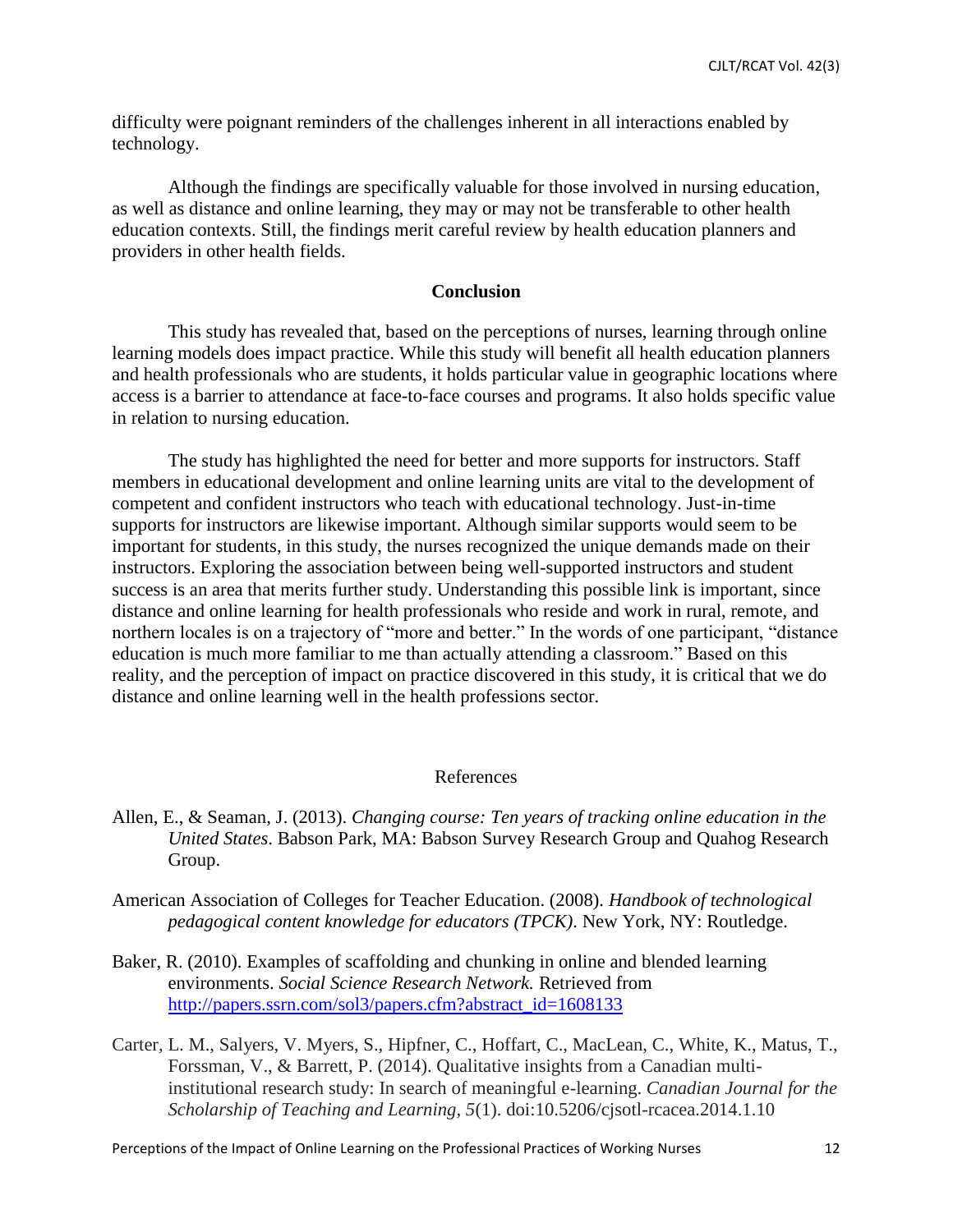- Carter, L., & Graham, R. (2012). The evolution of online education at a small northern university: Theory and practice. *Journal for Distance Education, 26*(2). Retrieved from <http://www.ijede.ca/index.php/jde/issue/view/67>
- Carter, L. (2008). Perceptions of writing confidence, critical thinking, and writing competence among registered nurse-learners studying online. *Canadian Journal of University Continuing Education, 34*(2), 63-87. doi:10.21225/D5R592
- Canadian Association of Schools of Nursing. (2013). *Registered Nurses Education in Canada Statistics, 2011-2012*. Retrieved from [https://cna](https://cna-aiic.ca/~/media/cna/files/en/nsfs_report_2011-2012_e.pdf)[aiic.ca/~/media/cna/files/en/nsfs\\_report\\_2011-2012\\_e.pdf](https://cna-aiic.ca/~/media/cna/files/en/nsfs_report_2011-2012_e.pdf)
- Cobb, S. C. (2011). Social presence, satisfaction, and perceived learning of RN-to-BSN students in web-based nursing courses. *Nursing Education Perspectives, 32*(2), 115-119. doi:10.5480/1536-5026-32.2.115
- Cook, D. (2009). The failure of e-learning research to inform educational practice, and what we can do about it. *Medical Teacher, 31*(2), 158-162. doi:10.1080/01421590802691393
- Creswell, J. W. (2009). *Research design: Qualitative, quantitative, and mixed methods approaches*. (3rd ed.). Los Angeles, CA: Sage.
- Creswell, J. W., Plano Clark, V. L., Gutmann, M., & Hanson, W. (2003). Advanced mixed methods research designs. In A. Tashakkori & C. Teddlie (Eds.), *Handbook of mixed methods in social and behavioral research* (pp. 209-240). Thousand Oaks, CA: Sage.
- Dorian, J., & Wache, D. (2009). Introduction of an online approach to flexible learning for oncampus and distance education students: Lessons learned and ways forward. *Nurse Education Today, 29*(2), 157-167. doi:10.1016/j.nedt.2008.08.010
- Ginat, D. (2009). Interleaved pattern composition and scaffolded learning. *ACM SIGCSE Bulletin, 41*(3), 109-113. doi:10.1145/1595496.1562915
- Johnson, H. (2008). Mental models and transformative learning: The key to leadership development? *Human Resource Development Quarterly, 19*(1), 85-89. doi:10.1002/hrdq.1227
- Kennedy, G., Jones, D., Chambers, D. & Peacock, J. (2011). Understanding the reasons academics use – and don't use – endorsed and unendorsed learning technologies. In *Proceedings of ASCILITE - Australian Society for Computers in Learning in Tertiary Education Annual Conference 2011* (pp. 688-701). Australasian Society for Computers in Learning in Tertiary Education. Retrieved from<https://www.learntechlib.org/p/43613>
- Killam, L., & Carter, L. (2010). Challenges of the student nurse on clinical placement in the rural setting: A review of the literature. *Rural and Remote Health, 10(3),* 1523. Retrieved from <http://www.cranhr.ca/#!confer2010/c1t73>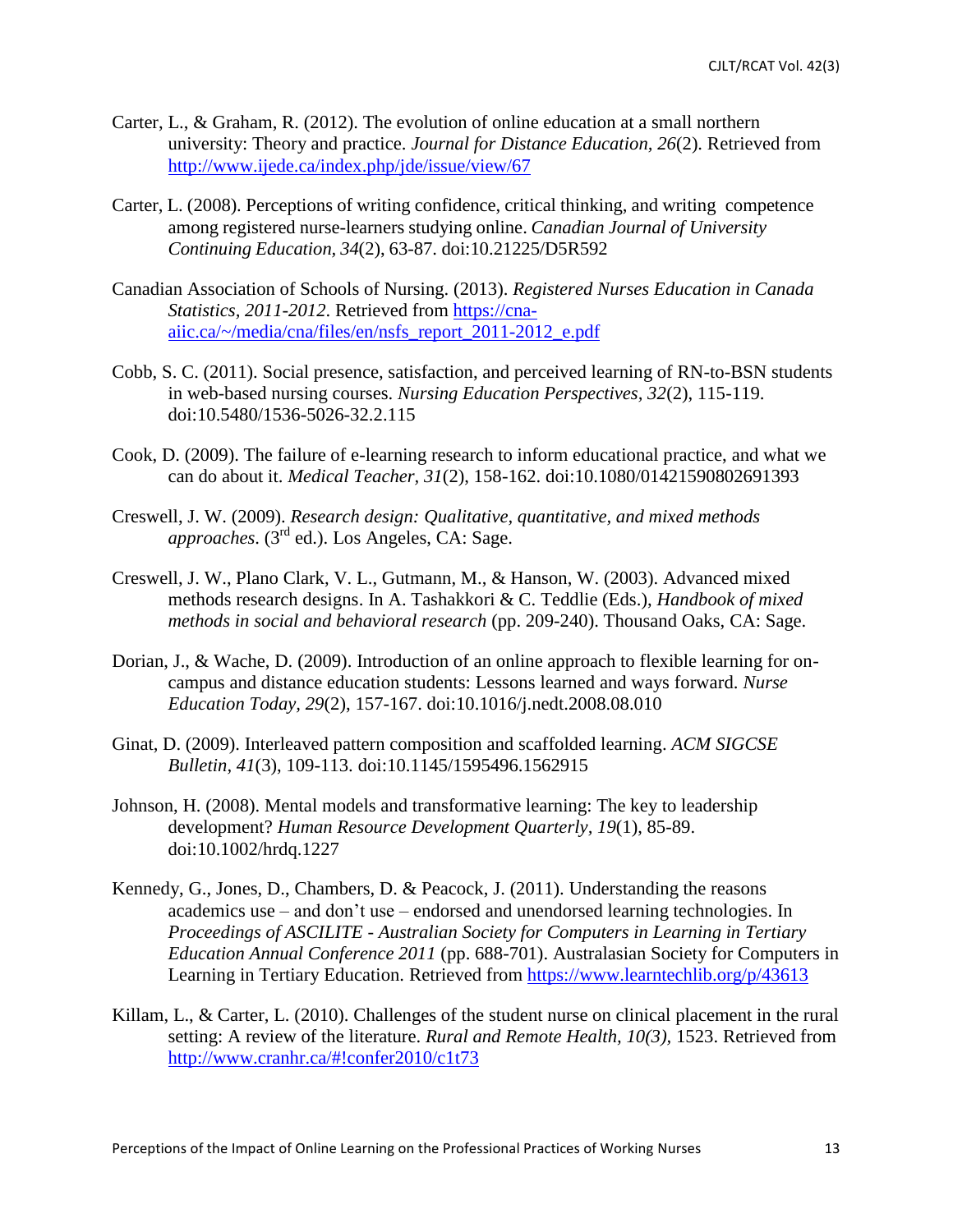- Kim, M., & Hannafin, M. (2011). Scaffolding problem solving in technology-enhanced learning environments (TELEs): Bridging research and theory with practice. *Computers and Education, 56*(2), 403-17. doi:10.1016/j.compedu.2010.08.024
- Mann, K. V. (2011). Theoretical perspectives in medical education: Past experience and future possibilities. *Medical Education, 45*(1), 60-68. doi:10.1111/j.1365-2923.2010.03757.x
- McCord, L., & McCord, W. (2010). Online learning: Getting comfortable in the cyber class. *Teaching and Learning in Nursing, 5*(1), 27-32. doi:10.1016/j.teln.2009.05.003
- Miles, M. B. & Huberman, A. M. (1994). *Qualitative data analysis: An expanded sourcebook.*  London, United Kingdom: Sage.
- Miller, M. (2009). *Teaching for a new world: Preparing high school educators to deliver college- and career-ready instruction*. Washington, DC: Alliance for Excellent Education. Retrieved from [http://all4ed.org/reports-factsheets/teaching-for-a-new-world](http://all4ed.org/reports-factsheets/teaching-for-a-new-world-preparing-high-school-educators-to-deliver-college-and-career-ready-instruction/)[preparing-high-school-educators-to-deliver-college-and-career-ready-instruction/](http://all4ed.org/reports-factsheets/teaching-for-a-new-world-preparing-high-school-educators-to-deliver-college-and-career-ready-instruction/)
- Ministry of Northern Development and Mines. (2012). *Northern Ontario: A profile*. Retrieved from [http://www.mndm.gov.on.ca/sites/default/files/northern\\_ontario\\_profile\\_1.pdf](http://www.mndm.gov.on.ca/sites/default/files/northern_ontario_profile_1.pdf)
- Ontario Telemedicine Network. (2015). *Learning and meetings*. Retrieved from <https://otn.ca/en/learning-meetings>
- Perry, B., & Edwards, M. (2010). Creating a culture of community in the online classroom using artistic pedagogical technologies. In G. Veletsianos (Ed.), *Emerging technologies in distance education*. Edmonton, Canada: AU Press.
- Ruggeri, K., Farrington, C., & Brayne. (2013). A global model for effective use and evaluation of e-learning. *Telemedicine and e-health, 19*(4), 312-321. doi:10.1089/tmj.2012.0175
- Shale, D. (1990). Toward a reconceptualization of distance education. In M. G. Moore (Ed.) *Contemporary issues in American distance education*. Oxford, United Kingdom: Pergamon.
- Ward, M., Peters, G., & Shelley, K. (2010). Student and faculty perceptions of the quality of online learning experiences. *International Review of Research in Open & Distance Learning, 11*(3), 57-77. Retrieved from <http://www.irrodl.org/index.php/irrodl/article/view/867>
- Winter, J., Cotton, D., Gavin, J., & Yorke, J. (2010) Effective e-learning? Multitasking, distractions and boundary management by graduate students in an online environment. *Research in Learning Technology, 18*(1), 71-83. doi:10.1080/09687761003657598
- Yardley, S., Teunissen, W., & Dornan, T. (2012). Experiential learning: AMEE Guide No. 63. *Medical Teacher, 34*(2), e102–e115. doi:10.3109/0142159X.2012.650741